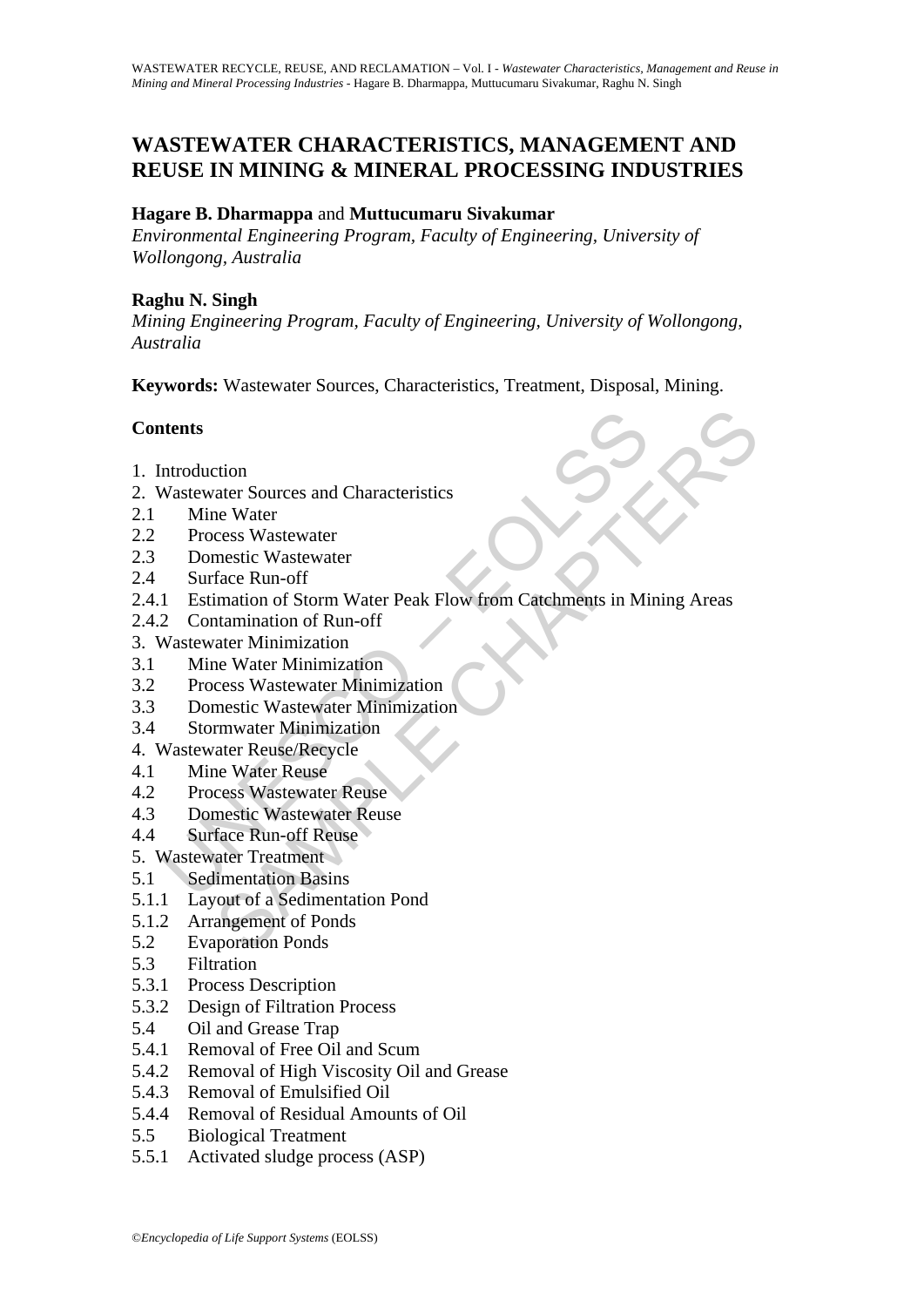- 5.5.2 Septic Tanks
- 5.5.3 Facultative Ponds
- 6. Wastewater Disposal
- 6.1 Discharge into Natural Water Body
- 6.2 Discharge into Public Sewers
- 6.3 Discharge into Underground Strata
- 6.4 Discharge into Absorption Trenches

7. Conclusions Glossary

Bibliography

Biographical Sketches

#### **Summary**

This article focuses on the management of water and wastewater within a mining and mineral processing industry. The scope of mineral processing is restricted to the on-site activities. This article identifies the sources of wastewater generated from a typical mine site and then presents the typical characteristics of the wastewater produced from various sources. The wastewater characteristics presented are derived from several case studies conducted on coalmines in the Illawarra region of Australia. Subsequently, the article also identifies possible wastewater minimization, treatment, reuse and disposal options.

#### **1. Introduction**

s article focuses on the management of water and wastewater wittes. This article identifies the sources of wastewater generated and then presents the sources of wastewater generated and onen sources. The wastewater charact E focuses on the management of water and wastewater within a mining<br>ocessing industry. The scope of mineral processing is restricted to the on<br>This article identifies the sources of wastewater generated from a typical r<br>le Most industrial processes and mining in particular produce significant environmental pollution. As a result, there is a growing concern about the quality of the living environment. This calls for more innovative efforts to protect the environment. Now, the industries are expected to pro-actively reduce the amount of pollutants discharged into the environment. In addition, the environmental management is now regarded as an essential element of an organization's overall management plan as opposed to a standalone and sideline issue in the past. Towards this end traditional "End-of-pipe treatment" is grossly inadequate. In fact the end-of-pipe treatment only transfers the pollution from one form to the other. For example, control of air pollution results in the water pollution, which in turn results in the soil pollution and ultimately all the pollutants end up in the water body.

To counter the above shortcoming and to preserve the high quality of the environment new concept called Cleaner Production (CP), or Low or No Waste Technology (LNWT) is being introduced in many countries. CP refers to technology designed to prevent waste emission at the source itself. The philosophy behind this is "to produce better while polluting less" (Overcash, 1986). In practice this technology and its application go by many other names such as clean technology, waste minimization, pollution prevention, waste recycling, resource utilization, residue utilization, etc. (Martin, 1986). CP minimizes or totally eliminates the emission of pollutants to the environment. While investing little on the process, it is possible to save a lot of money on waste disposal and operation of the process. Often the capital return period is less than 5 years.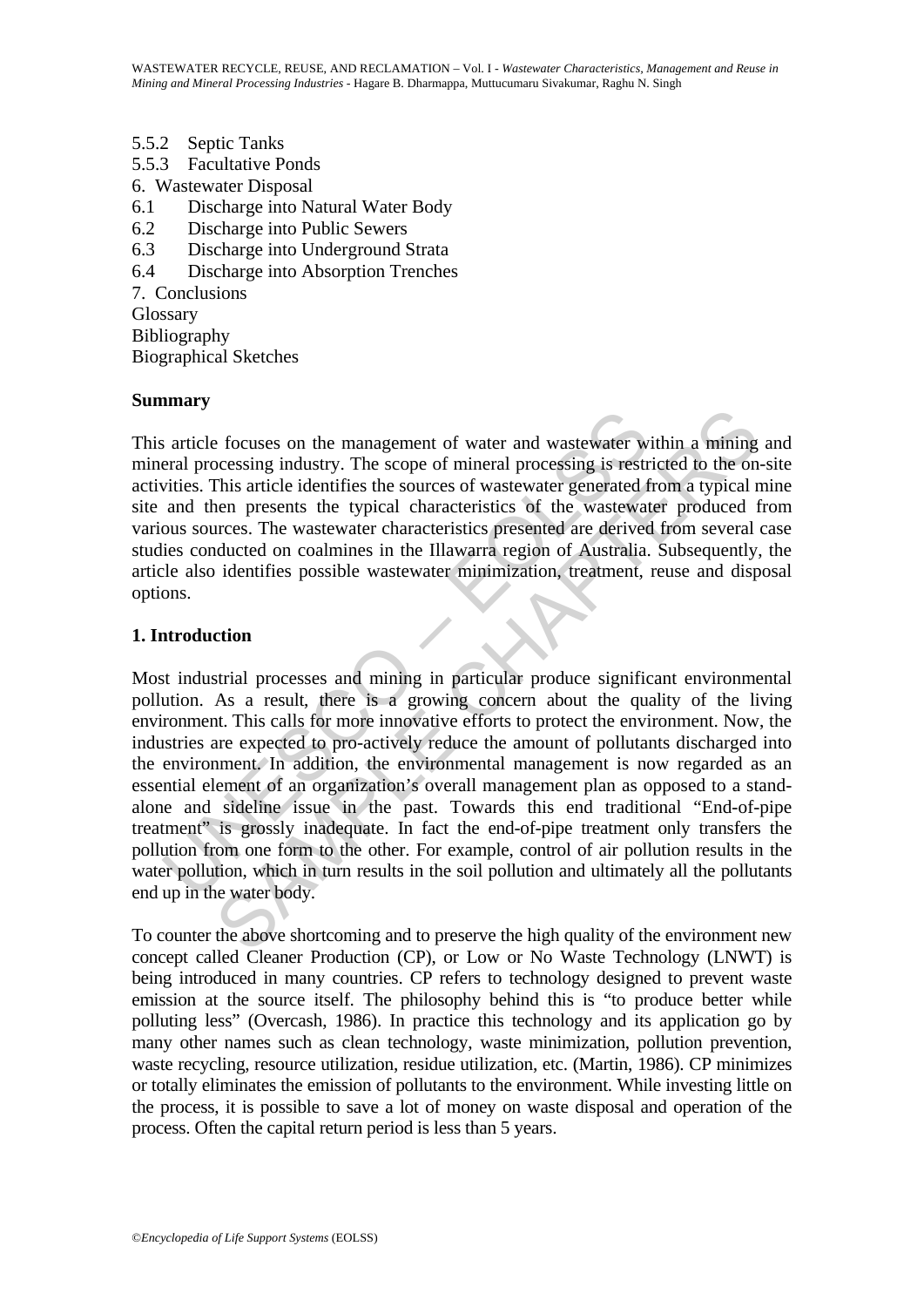The mining industries have also caught up with the above principles of waste management. They are particularly concerned about the wastewater being generated at their facilities. Not many studies are found in the area of application of source reduction principles for the wastewater management in mining facilities. However, several studies (Singh et al., 1996; Sivakumar et al., 1994) have reported the application of wastewater recycle/reuse principles in order to achieve cleaner production goals in collieries. Singh et al. (1996) reported, for one of the mine in Illawarra region (Australia), that the fresh water consumption can be reduced by about 50% (from 1500  $\text{m}^3/\text{d}$  to 740  $\text{m}^3/\text{d}$ ) with a corresponding saving in the cost of AU\$0.245 million/yr. However, in this study the issues related to stormwater management were not considered. In a recent study, Dharmappa et al. (2000) reported a case study relating to the application of cleaner production principles to both wastewater and stormwater management. It was proposed to manage the wastewater through in-plant recycle/reuse and the stormwater through source reduction.

In accordance with the current trend in the wastewater management in the mining industries, this article aims to cover the following issues:

- Identification of sources and characteristics of wastewater from the mine site;
- Wastewater minimization;
- Treatment of wastewater;
- Wastewater recycle/reuse;
- Final disposal of wastewater.

It should be noted that the most of the data presented in this article are related to coal mining industries, which are located in and around Illawarra region of Australia.

## **2. Wastewater Sources and Characteristics**

The reduction.<br>
Cocordance with the current trend in the wastewater managem<br>
Stries, this article aims to cover the following issues:<br>
Identification of sources and characteristics of wastewater from the<br>
Wastewater minimi notion.<br>
Internal and the current trend in the wastewater management in the ministance<br>
this article aims to cover the following issues:<br>
cation of sources and characteristics of wastewater from the mine site;<br>
cater minim In any waste management application, the first step is the identification of sources of wastewater and characterization of the same. The main sources of wastewater from a mine site can be broadly classified into:

- Mine water:
- Process wastewater;
- Domestic wastewater;
- Surface run-off.

The most probable contaminants in the wastewater produced by a typical mining industry can be broadly classified into 5 categories and are listed in Table 1. Out of these 5 categories, biological pollutants essentially emanate from domestic and sanitation facilities within the amenity building and usually they should be connected to an urban sewer or a properly designed on-site waste disposal system. Radiological pollutants are very specific to uranium and related open cut mines. It is important to realize that "effective prevention of contamination at source" is the only solution available for managing radioactive wastewater.

| Main categories | Sub categories |
|-----------------|----------------|
|                 |                |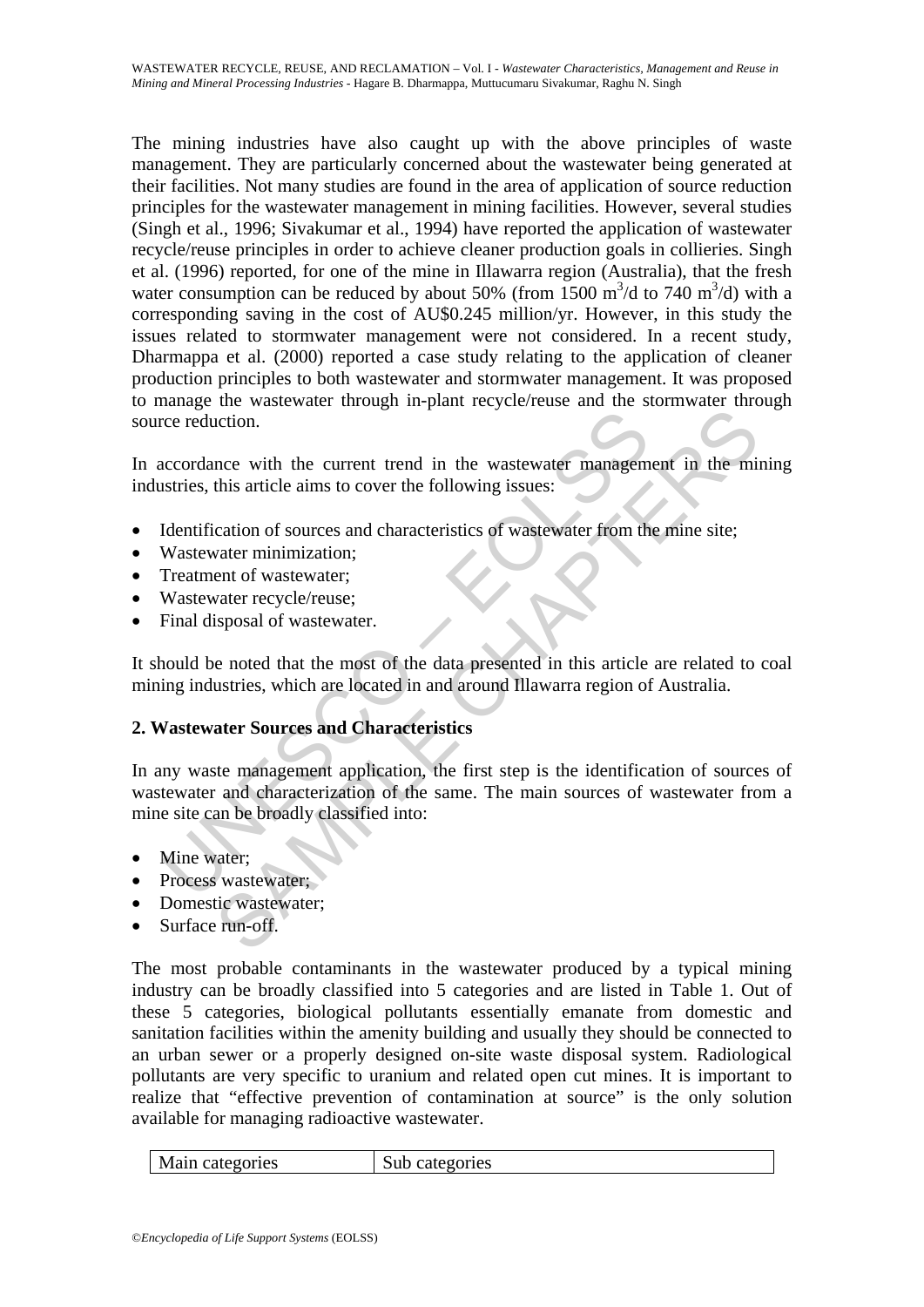| Physical                                                                  | Suspended solids (SS)                                                                                      |  |
|---------------------------------------------------------------------------|------------------------------------------------------------------------------------------------------------|--|
|                                                                           | Turbidity                                                                                                  |  |
|                                                                           | Color                                                                                                      |  |
|                                                                           | Temperature                                                                                                |  |
|                                                                           | Taste and odor                                                                                             |  |
| Chemical (organic)                                                        | Coal                                                                                                       |  |
|                                                                           | Oils & grease                                                                                              |  |
|                                                                           | Soaps & detergents                                                                                         |  |
|                                                                           | Rubber                                                                                                     |  |
|                                                                           | Dyes and phenolic compounds                                                                                |  |
| Chemical (inorganic)                                                      | Heavy metals (Cr. Hg, Cu, Cd, Pb, Zn, Ni, etc.                                                             |  |
|                                                                           | Acids                                                                                                      |  |
|                                                                           | Alkalis                                                                                                    |  |
|                                                                           | Cyanide                                                                                                    |  |
|                                                                           | Dissolved salts:                                                                                           |  |
|                                                                           | Cations: Mg, Ca, K, Na, Fe, Mn, etc.                                                                       |  |
|                                                                           | Anions: $CI^{\dagger}$ , $SO_4^{\dagger}$ , $NO_3^{\dagger}$ , $HCO_3^{\dagger}$ , $PO_4^{\dagger}$ , etc. |  |
| <b>Biological</b>                                                         | Bacteria, viruses and small organisms                                                                      |  |
| Radiological                                                              | Uranium                                                                                                    |  |
|                                                                           | Tritium and other radioactive substances from                                                              |  |
|                                                                           | mine tailings                                                                                              |  |
|                                                                           |                                                                                                            |  |
|                                                                           | Table 1. Typical contaminants in mine wastewater (adopted from Sivakumar et al., 1992)                     |  |
|                                                                           |                                                                                                            |  |
|                                                                           | e physical and chemical type of pollutants are the most critical in most mini-                             |  |
|                                                                           | dustries, particularly so, for the coalmines. Some of the important physical and                           |  |
|                                                                           | emical type of pollutants are discussed in the following sections.                                         |  |
|                                                                           |                                                                                                            |  |
|                                                                           | emperature: The temperature of the water is an important indicator of t                                    |  |
|                                                                           | ochemical activity. Every 10°C rise in temperature doubles the biochemical activity                        |  |
|                                                                           | thin the temperature range of 5 to $30^{\circ}$ C. Higher temperatures may result in the killing           |  |
|                                                                           | aquatic organisms. However, there are very few mining operations, which add exce                           |  |
|                                                                           | at to the mine effluent. As such, thermal pollution is not considered to be a proble                       |  |
| om mining operations.                                                     |                                                                                                            |  |
| I: The pH of water is the measure of molar concentration of hydrogen ions |                                                                                                            |  |
| lution.                                                                   |                                                                                                            |  |
|                                                                           |                                                                                                            |  |
| $I = -\log_{10}[H^+].$                                                    | (1)                                                                                                        |  |
|                                                                           |                                                                                                            |  |

The physical and chemical type of pollutants are the most critical in most mining industries, particularly so, for the coalmines. Some of the important physical and chemical type of pollutants are discussed in the following sections.

**Temperature:** The temperature of the water is an important indicator of the biochemical activity. Every 10°C rise in temperature doubles the biochemical activity, within the temperature range of 5 to 30<sup>o</sup>C. Higher temperatures may result in the killing of aquatic organisms. However, there are very few mining operations, which add excess heat to the mine effluent. As such, thermal pollution is not considered to be a problem from mining operations.

**pH:** The pH of water is the measure of molar concentration of hydrogen ions in solution.

$$
pH = -\log_{10}[H^+]
$$

The solubility of metals in water is pH dependent. Low pH values result in soluble species and high pH induces precipitation of metal oxides. The pH scale range from 0 to 14 and 7.0 is termed "neutral pH." An important consideration with high sulfur content coal is the reaction of sulfur, oxygen and water and in the presence of bacteria forms sulfuric acid and lowers the pH. A pH of below 6.5 may be corrosive to plumbing fixtures and reticulation and the general guideline value is within 6.5 and 8.5 to all mine water discharges.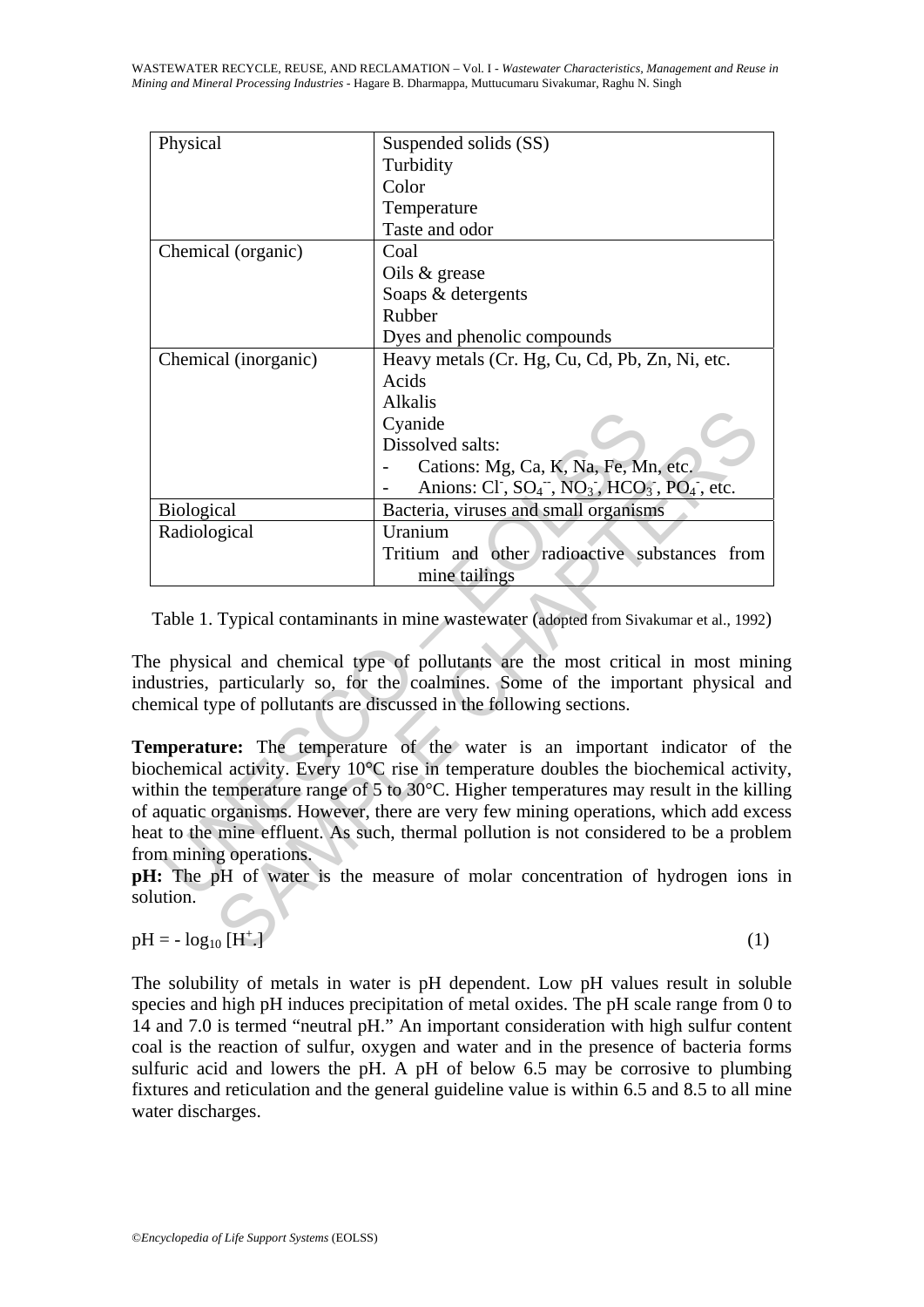**Suspended solids (SS):** SS is the concentration of solid matter in suspended form and gives rise to one of the most common and visible water pollution problems in receiving water. Dark colored suspended particles associated with coal mining effluents may be considered by the public as unnatural. Suspended solids are the fractions of the undissolved substances in a water sample retained in a glass-fiber filter paper of 0.45 µm pore size. SS consists of silt and other fine ore material, which has the ability to remain in suspension for a prolonged period. However, given sufficient detention time, in most cases they will settle. Generally, accepted discharge limit on SS is 30 mg/L. These discharge limits vary widely from region to region and country to country.

Various sizes of suspended sediment particles can be discharged in mine effluents. The settling characteristics of these particles vary with the size, shape, density of mixture and several other factors.

**al Dissolved Solids (TDS) and Electrical Conductivity (EC):**<br>
al Dissolved Solids content of a water sample. Electrical Conduction<br>
electrical expression of the ability of aqueous solution to carry an electrical expressi Final conductivity (EC): TDS refers to<br>olved Solids (TDS) and Electrical Conductivity (EC): TDS refers to<br>olved Solids content of a water sample. Electrical Conductivity (EC) is<br>expression of the ability of aqueous soluti **Total Dissolved Solids (TDS) and Electrical Conductivity (EC):** TDS refers to the Total Dissolved Solids content of a water sample. Electrical Conductivity (EC) is the numerical expression of the ability of aqueous solution to carry an electric current. High level of mineralization is a typical characteristic of many coal mining discharges. In most cases, a direct relationship between Electrical Conductivity and TDS can be established. This makes determination of TDS easier as EC can be measured readily with an instrument. Department of Resources and Energy (1983) has proposed the following relationship for Australian surface waters:

 $TDS = 0.62 \text{ EC}$  (2)

where,

 $TDS =$  total dissolved solids, mg/L  $EC = electrical conductivity, \mu S/cm$ 

The electrical conductivity for some typical sources of water is given in Table 2. As seen in the table, the electrical conductivity for mine water can be substantially high due to the presence of dissolved salts.

| Sources of water | Electrical conductivity, $\mu$ S/cm |
|------------------|-------------------------------------|
| Distilled water  | $0.5 - 2$                           |
| Tap water        | $60 - 100$                          |
| River water      | $200 - 800$                         |
| Mine water       | 1000-10 000                         |
| Sea water        | 35.000                              |

Table 2. Electrical conductivity of typical sources of water (Sivakumar et al., 1992)

**Turbidity:** Turbidity is a measure of fine suspended matter in water. The suspended matter scatters light and give a "cloudy" appearance. Hence turbidity is an indirect measurement of suspended matter. Increased turbidity in surface water may become objectionable since it limits light penetration and increases heat absorption. Particles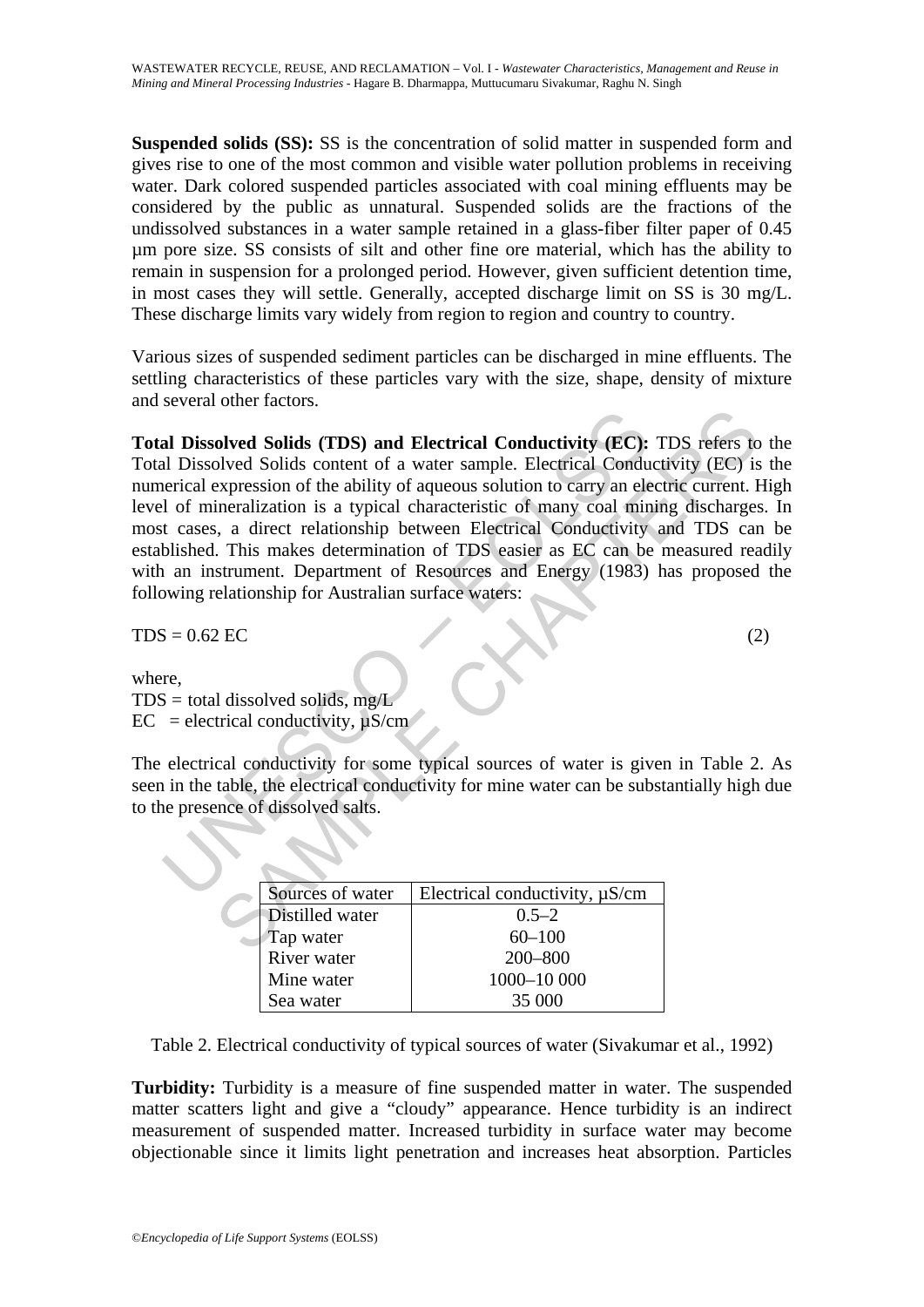causing turbidity can also be a medium of absorption and transport for bacteria. Turbidity is generally measured by a light scattering nephelometer. A light is passed through the sample and reflected light is measured as turbidity in Nephelometric Turbidity Units (NTU). In coal mine water for example, light is absorbed by coal particles rather than reflected. Turbidity measurements are not needed for mine effluents, but may be useful for receiving water impact studies.

**Alkalinity:** Alkalinity is defined as the quantity of negative ions, which will react to neutralize hydrogen ions. It is a measure of water's ability to neutralize acids. The principle components are bicarbonate  $(HCO<sub>3</sub>)$ , carbonate  $CO<sub>3</sub>$ ) and hydroxide ions. Alkalinity is usually expressed in mg/L as  $CaCO<sub>3</sub>$ . Water with very high alkalinity is caustic and cannot be used for many purposes. However, in mine waters, if excess alkalinity is present, pH reduction due to the biochemical reaction of sulfur compounds with water, can be avoided.

**Acidity:** Acidity in mine water results from the dissolution of carbon dioxide or sulfuric acid. The key effect will be that the pH will be reduced and the unwanted metals dissociate into the solution. pH adjustment is necessary before acidic wastewater can be discharged into a receiving water.

In water, can be avoided.<br>
Il water, can be avoided.<br>
I. The key effect will be that the pH will be reduced and the into the solution. pH adjustment is necessary before acidic harged into a receiving water.<br>
In a harged in From the avoided.<br>
Can be avoided.<br>
Can be avoided.<br>
Can be avoided.<br>
Can be avoided.<br>
Can be avoided.<br>
Let the pH will be reduced and the unwanted method method. DH adjustment is necessary before acidic wastewater ca<br>
int **Chlorides:** Chloride is naturally present in water in small quantities depending on the geological formations with which the water has been in contact. However, chlorides have been reported to have an adverse affect on metals associated with water handling systems (Peavy and Jennings, 1981). At higher concentration, it may also accelerate corrosion rates in the pipe systems. Water with excess chloride concentration is unsuitable for irrigation or domestic supplies.

**Sulfates:** Sulfates also exist naturally in water, which has contacted mineral deposit such as gypsum. But biological oxidation of pyrites results in dissolved sulfates, which can add significant concentration, even if fresh water is used as a carrier medium. Excess concentrations of sulfate have a laxative effect on the consumer and an unpleasant taste.

**Nutrients (Nitrogen and Phosphorous):** Nitrogen can be organic, ammonia or in other oxidized forms such as nitrites and nitrates. The nitrogen content in mine wastewater (except in the case of domestic effluent) is usually very small and in mine water it may not be a problem.

Phosphorous occurs in water as phosphates. The term "phosphates" include soluble orthophosphates and condensed phosphates in the form of precipitates. Phosphorous is an essential nutrient for plant growth. Excessive concentrations discharged to receiving waters such as streams and lakes, will eventually lead to eutrophication due to excessive plant growth "algae blooms." Discharge of excess phosphate could be a problem in phosphate mines, in all other mines, phosphate may not be present in significant quantities.

**Non-toxic Metals:** The metals such as Na, K, Ca, Mn, Fe and Mg are essentially nontoxic and are found in varying concentrations in mine waters. The Ca and Mg ions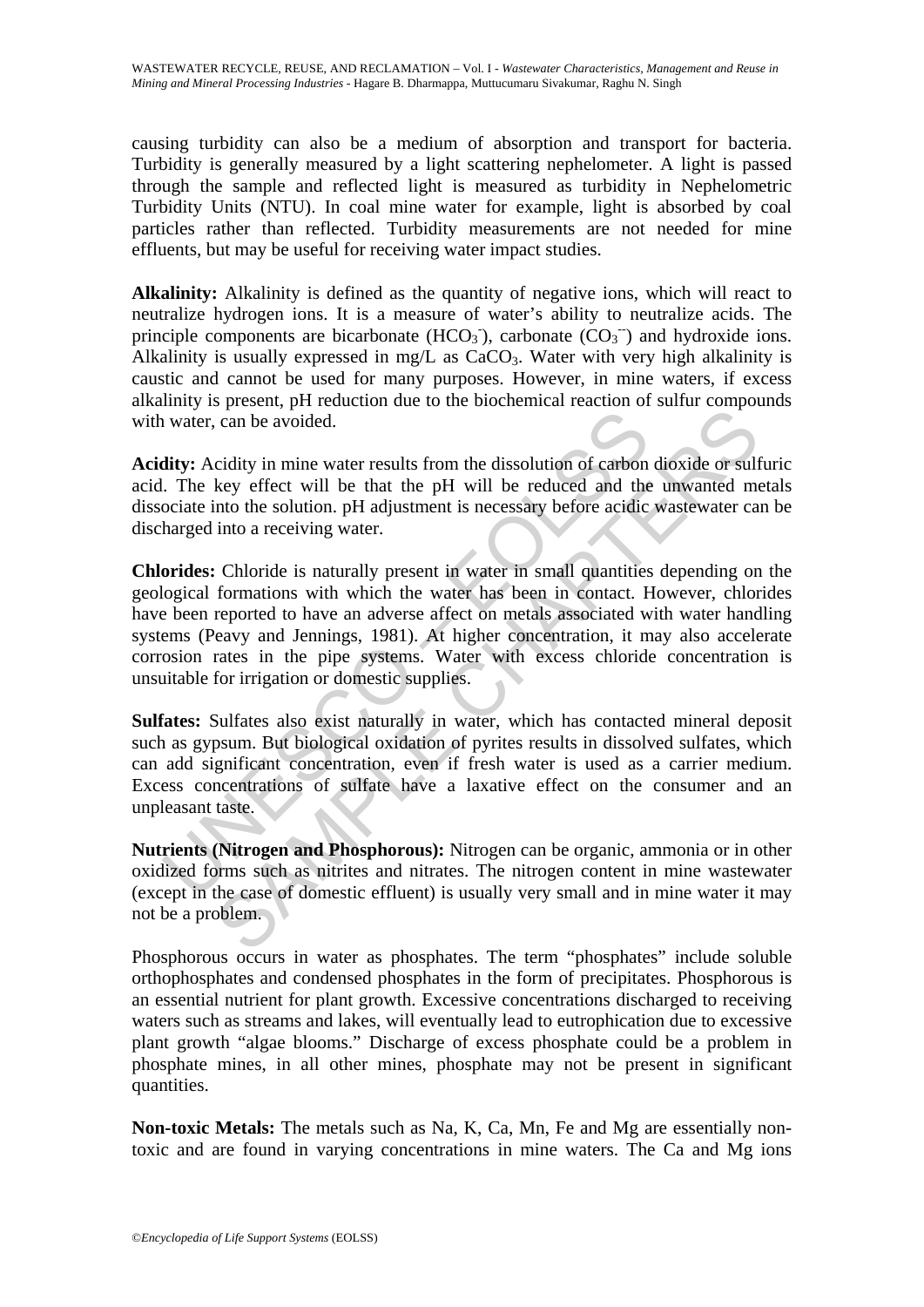essentially add hardness to the water whereas Fe and Mn ions cause discoloration in water. Deposition in the pipe handling system may also occur.

**Toxic Metals:** Metals such as aluminum, zinc and barium may be found in mine waters relating to the coal industry. The concentrations are usually small. However, in the metalliferous mining industry, depending on the type of processing used, mine effluents may contain arsenic, cadmium, chromium, copper, gold, lead, mercury, vanadium and in the case of uranium mining, other radioactive substances may be present.

The characterization, assessment and control of these discharges, in active as well as discontinued mines are an important part of an overall environmental control program. The effect of heavy metals on the aquatic environment is considerable if discharges are not controlled. pH has significant effect on the solubility of metals in water. At alkaline pH conditions, metals tend to form compounds with hydroxides and carbonates, and precipitates out. At acidic pH conditions, soluble metal compounds are formed. For example, the solubility of lead changes from 0.21 mg/L at  $pH = 6$  to 2072 mg/L at  $pH =$ 4.

## **2.1 Mine Water**

This type of wastewater is generated in those mines where underground mining is practiced. The source for mine water is essentially from seepage of excavated area of the mine. The mine water is collected in underground sumps with a nominal retention time. There is an opportunity for recycle of mine water in the areas of fire fighting and underground dust suppression within the mining operation.

conditions, metals tend to form compounds with hydroxides are pricates out. At acidic pH conditions, soluble metal compound<br>mple, the solubility of lead changes from 0.21 mg/L at pH = 6 to 2<br>**Mine Water**<br>stype of wastewat ons, metals tend to form compounds with hydroxides and carbonates,<br>ons, metals tend to form compounds with hydroxides and carbonates,<br>s out. At acidic pH conditions, soluble metal compounds are formed.<br>the solubility of l The quantity of the mine water greatly depends on the level of ground water table and the ground conditions. The quality of the mine water varies widely from mine to mine depending upon the local conditions. The main pollutants of the mine water are dissolved minerals from the aquiferous rock strata. Typically, the suspended solids (SS) levels of this stream are extremely low (Wingrove, 1997). From the literature data (Rozkowski & Rozkowski, 1994; Singh, 1994; Sivakumar et al., 1994b) a typical range of characteristics for the mine water can be identified as follows:

- High total dissolved solids (500 2000 mg/L)
- High hardness  $(500 2000 \text{ mg/L as } CaCO<sub>3</sub>)$
- Low suspended solids (10 100 mg/L)
- Low BOD ( $\leq 5$  mg/L)
- Low COD  $(10 100 \text{ mg/L})$
- Near neutral pH  $(7-9.5)$
- High conductivity  $(600 10,000 \,\mu s/cm)$
- High apparent color (30 600 Units)
- Moderate concentrations of other minerals (Na, Mg, ca,  $CO_3$ ; Cl,  $SO_4^2$  and trace elements such as, Al, Fe, etc..)

As seen above, the mine water contains considerable amount of dissolved minerals, which give high hardness to the water. In the case of acid mine drainage, the pH can be as low as 2 - 3. This low pH is mainly due to the oxidation of sulfides.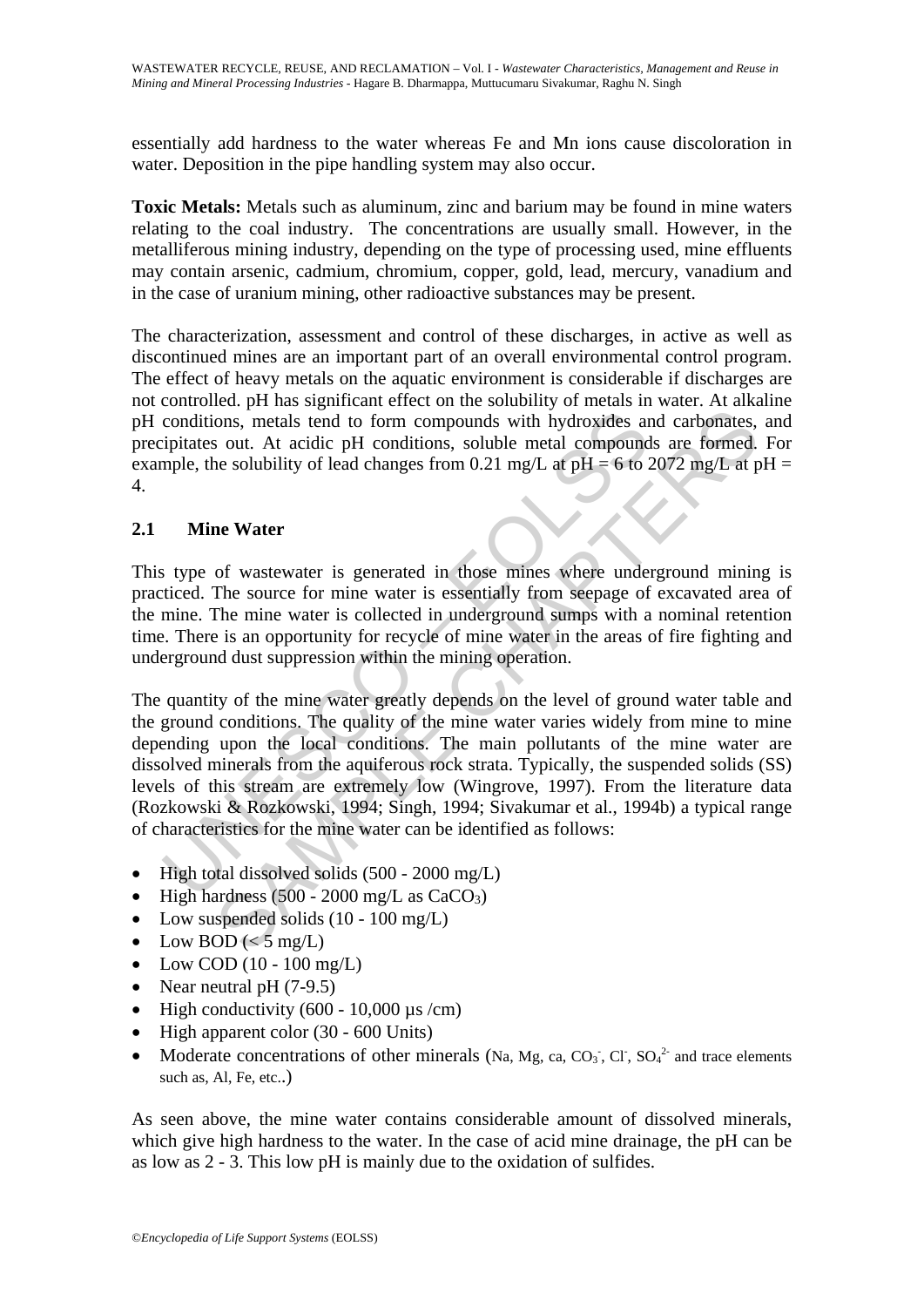- -

-

# TO ACCESS ALL THE **36 PAGES** OF THIS CHAPTER, Visit[: http://www.eolss.net/Eolss-sampleAllChapter.aspx](https://www.eolss.net/ebooklib/sc_cart.aspx?File=E2-14-02-06)

#### **Bibliography**

ARR (1998a). *Australian Rainfall and Run-off*, Volume 1, Book 2, *Design Rainfall Considerations*, The Institution of Engineers Australia, Canberra, p49.

ARR (1998b). *Australian Rainfall and Run-off*, Volume 1, Book 4, *Estimation of Design Peak Discharges*, The Institution of Engineers Australia, Canberra, p69.

ARR (1998c). *Australian Rainfall and Run-off*, Volume 1, Book 8, *Urban Stormwater Management*, The Institution of Engineers Australia, Canberra, p78.

ARR (1998d). *Australian Rainfall and Run-off*, Volume 2, *Rainfall Maps of Australia*, The Institution of Engineers Australia, Canberra.

*Clean Waters Act* (1970). New South Wales Government, Australia.

Department of Environmental Planning (1984). *Water quality aspects of the environmental assessment of underground coal mining*. Department of Environment and Planning, Australia.

Department of Resources and Energy (1983). *Water 2000*. Consultants reports 7 and 8. Water Quality and Salinity Issues, AGPS, Canberra, Australia.

(1998b). Australian Rainfall and Run-off, Volume 1, Book 4, Estima<br>harges, The Institution of Engineers Australia, Canberra, p69.<br>
(1998c). Australian Rainfall and Run-off, Volume 1, Book 8, Urban Stormwation of Engineers b). Australian Rainfall and Run-off, Volume 1, Book 4, Estimation of Design<br>The Institution of Engineers Australia, Canberra, p69.<br>
Australian Rainfall and Run-off, Volume 1, Book 8, Urban Siornwater Management<br>
Engineers DLG, NSW EPA, NSW Health, Land & Water Conservation and Department of Urban Affairs and Planning (1998). *On-site sewage management for single households*. Department of Local Government, NSW, Australia. [Gives overview of various on-site waste treatment and disposal options currently used.]

Dharmappa H. B., Wingrove K., Sivakumar M., and Singh R. (2000). Wastewater and stormwater minimization in a coal mine. *Journal of Cleaner Production* **8**, 23–34.

Freeman H. (1990). *Hazardous waste minimization*. McGraw Hill Publishing Company, New York. [Explains the general principles behind waste minimization in an industrial and corporate environment.]

Ives K. J. (1980). Deep bed filtration: Theory and practice. *Filtration & Separation* **17**, 157. [Provides fundamental and theoretical details on the operation of granular filtration process.]

Kawamura S. (1991)*. Integrated design of water treatment facilities*. John Wiley & Sons, Inc. New York. [Explains the design and operation of various processes used in water purification.]

Kesseru, Z. (1994). *In-mine sealing of water inrushes*. Fifth International Mine Water Congress, Nottingham, 18–23 September. pp. 269–280.

Martin L. (1986). Waste reduction: the case for stopping wastes at their source. *UNEP: Industry and Environment* **9**(4), 35–37.

Metcalf & Eddy Inc. (1991). *Wastewater Engineering: Treatment, Disposal, and Reuse*. New York: McGraw Hill Inc. [Provides basic details on the Municipal wastewater treatment and disposal.]

Middlebrooks E. J. (1982). *Water reuse*. Ann Arbor Science, Michigan.

National Coal Board (1982). *Technical management of water in the mining industry*. National Coal Board Mining Department, London. [Provides a comprehensive analysis on the management of water and wastewater generated from a coal mining industry.]

NHMRC (1996). *Australian drinking water guidelines*. National Health and Medical Research Council, and Agricultural and Resources Management Council of Australia & New Zealand.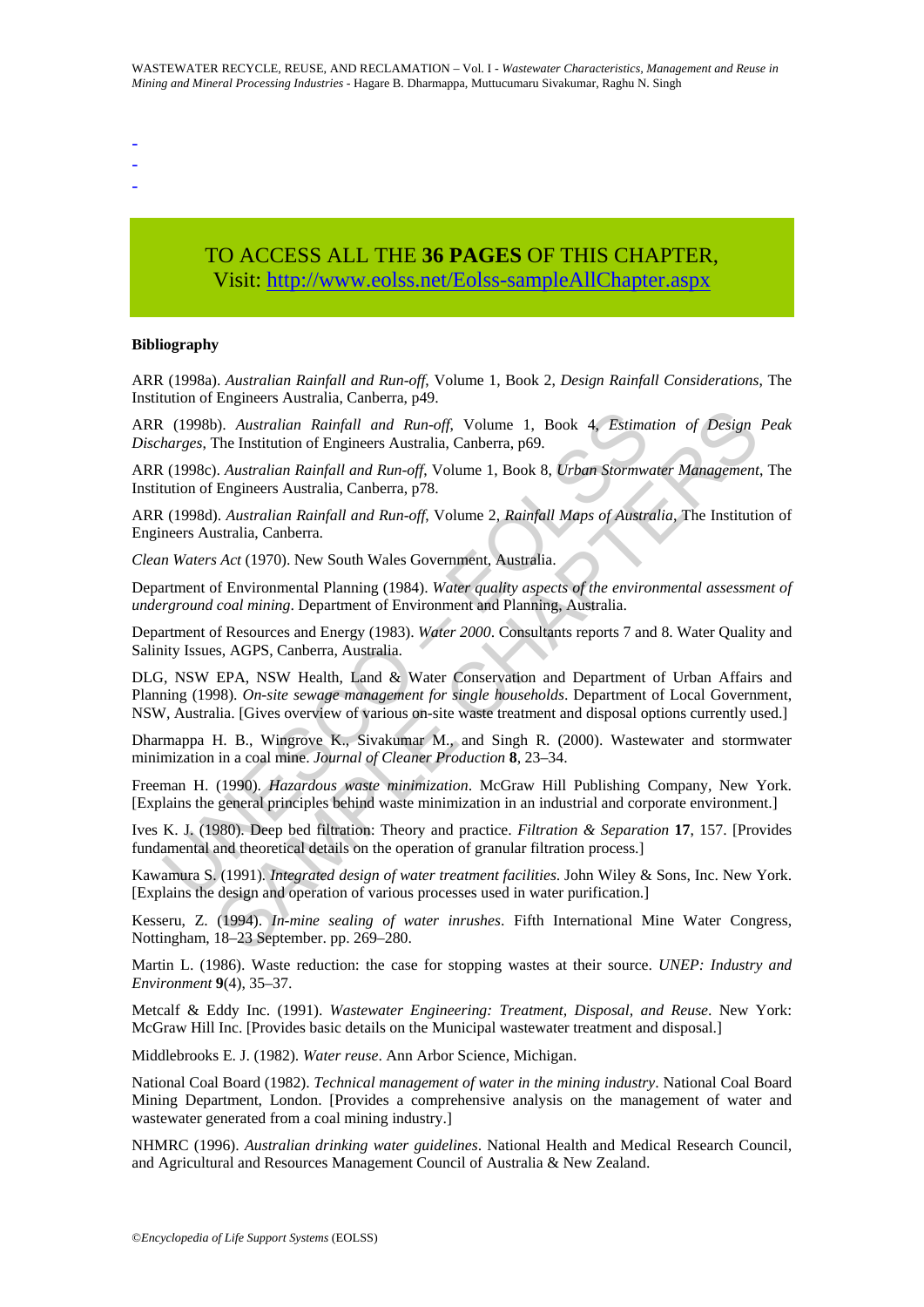Overacash M. R. (1986). *Techniques for industrial pollution prevention: A compendium for hazardous and non-hazardous waste minimization*. Lewis Publishers, Inc. Michigan. [Provides extensive number of case studies on the application of cleaner production principles to various industries.]

Peavy H. S. and Jennings P. W. (1981). *Water pollution potential of coal: slurry pipelines*. Technical Report. Bozeman, MT: Montana State University. p. 89.

Rozkowski A. and Rozkowski J. (1 994). Impact of mine waters on river water quality in the upper Silesian Coal Basin. Fifth International Mine Water Congress, Nottingham, 18–23 September, pp. 811– 821.

Rubinstein Y. B., Perelyaev Y. N., and Badenikov V. J. (1994). *Multisectional technology of wastewater purification*. Fifth International Mine Water Congress, Nottingham, 18–23 September, pp. 673–678.

Singh G. (1994). *Augmentation of underground pumped out water for potable purpose from coal mines of Jharia Coalfield*. Fifth International Mine Water Congress, Nottingham, 18–23 September, pp. 679–689.

Sivakumar M. (1992). Mine water quality and pollution. In R. N. Singh, *Minewater: Origin, Inflow Prediction, and Control*. University of Wollongong, Australia. [This book delves extensively into the origin, characteristics and management of mine water.]

Sivakumar M., Singh R. N., and Morton S. G. S., (1992). Mine water effluent quality in the Illawarra region. *Mine Water and The Environment* **11** (2), 1–10.

iction, and Control. University of Wollongong, Australia. [This book delven, characteristics and management of mine water.]<br>
n, characteristics and management of mine water.]<br>
h, mine Water effluent q, Morton S. G. S. (19 All Control. University of Wollongong, Australia. [This book delves extensively intersective and management of mine water.]<br> *Mal Control.* University of Wollongong, Australia. [This book delves extensively interstincts an Sivakumar M., Morton S. G. S., and Singh R. N. (1994a). *Case history analysis of mine water pollution in New South Wales, Australia*. Fifth International Mine Water Congress, Nottingham, 18–23 September, pp. 823–834.

Sivakumar M., Singh R. N., and Morton S. G. S. (1994b). Mine water management and control in an environmentally sensitive region. *Mine Water and The Environment* **13**(1), 27–40.

USEPA (1976). *Effectiveness of surface mine sedimentation ponds*. EPA-600/2-76-117, Washington, DC.

USEPA (1993). *Storm water management and technology*. Noyes Data Corporation, Washington, DC.

Wills B. A. (1988). *Mineral Processing Technology*. 4<sup>th</sup> Edition. New York: Pergamon Press.

Wingrove K. (1997). Wastewater management in Illawarra coal mines. BE thesis, University of Wollongong, Wollongong, Australia.

Woolhiser D. A. (1975). Simulation of unsteady overland flow, Chapter 12 of *Unsteady Flow in Open Channels*, Volume II, eds. K. Mahmood and V. Yevjevich, Water Resources Publications, Fort Collins, Colorado.

World Health Organization (1984). *Guidelines for Drinking Water Quality*. Vol. 1, *Recommendations*. Geneva: WHO.

Yao K. M., Habibian M. T. and O'Melia C. R. (1971). Water and wastewater filtration: concepts and applications. *Environmental Science & Technology* **5**, 1105–1112.

#### **Biographical Sketches**

**Dr Hagare Dharmappa** is a Senior Lecturer in Environmental Engineering Program at University of Wollongong, Australia. He has been working in the area of Environmental Engineering for the last 15 years. Currently, he is involved in teaching, research and consultancy in the area of Environmental Engineering. His current areas of active research include industrial waste management and on-site waste disposal. He has published over 70 articles in the areas of cleaner production, process design and optimization, waste management and engineering education.

**Dr Muttucumaru Sivakumar** is currently holding the position of Associate Professor and Director of Studies of Environmental Engineering Program at the University of Wollongong, Australia. Professor Sivakumar has research interest in a number of key environmental engineering disciplines including water quality modeling and management of catchments, streams and reservoirs, unit processes in water and wastewater treatment, solidification of wastes, and sediment transport processes. He has published over